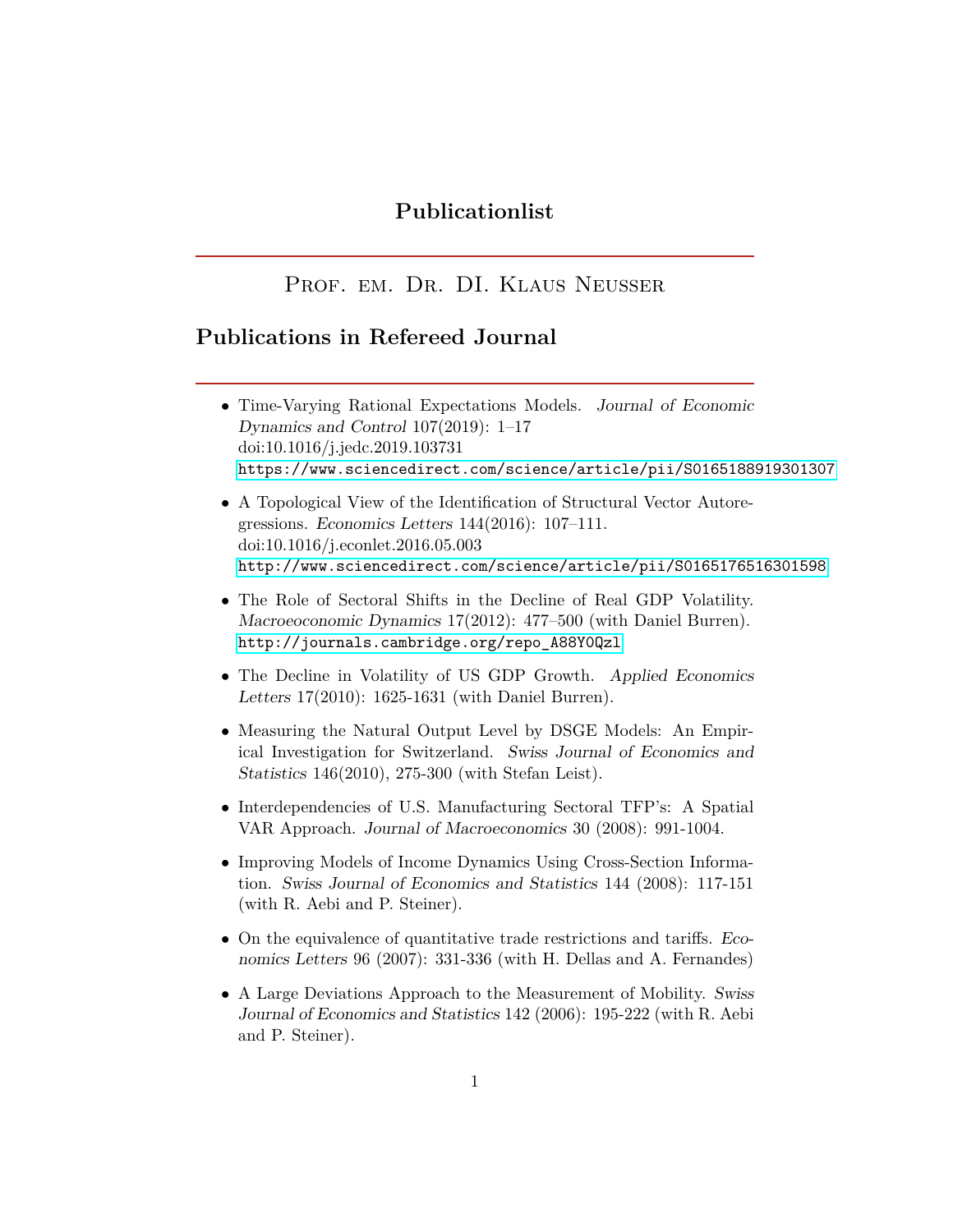- A Multisectoral Log-Linear Model of Economic Growth with Marshallian Externalities. Journal of Macroeconomics 23(2001): 537-64.
- An Algebraic Interpretation of Cointegration. Economics Letters 67(2000): 273-81.
- An Investigation into a Non-Linear Stochastic Trend Model. Empirical Economics 24 (1999):135-53.
- Manufacturing Growth and Financial Development: Evidence from OECD Countries. Review of Economics and Statistics 80(1998): 638- 46 (with M. Kugler).
- Business Cycles in Open Economies: A Reply. Weltwirtschaftliches Archiv 130 (1994), 630-3 (with P. Brandner).
- Dynamics of Total Factor Productivities. Revue Économique 44(1993), 389-418.
- International Real Interest Rate Equalization: A Multivariate Time Series Approach. Journal of Applied Econometrics 8(1993), 163-74 (with P. Kugler).
- Savings, Social Security, and Bequests in an OLG Model. A Simulation Study for Austria. Journal of Economics 1993, Suppl.7, 133-55.
- Business Cycles in Open Economies: Stylized Facts for Austria and Germany. Weltwirtschaftliches Archiv 128 (1992), 67-87 (with P. Brandner)
- Intertemporal Nonseparability, Liquidity Constraints, and Seasonality of Aggregate Consumer Expenditures: An Empirical Investigation. Empirical Economics 17(1992), 1-20.
- Testing the Long-Run Implications of the Neoclassical Growth Model. Journal of Monetary Economics 27(1991), 3-37.
- Cointegration in a Macroeconomic System. Journal of Applied Econometrics 5, 351-365 (1990) (with R. Kunst),
- The International Impact of Austrian Economists. *Empirica* 18(1991), 201-19 (with G. Clemenz).
- A Forecasting Comparison of Some VAR Techniques. International Journal of Forecasting 2 (1986), 447-456 (with R. Kunst).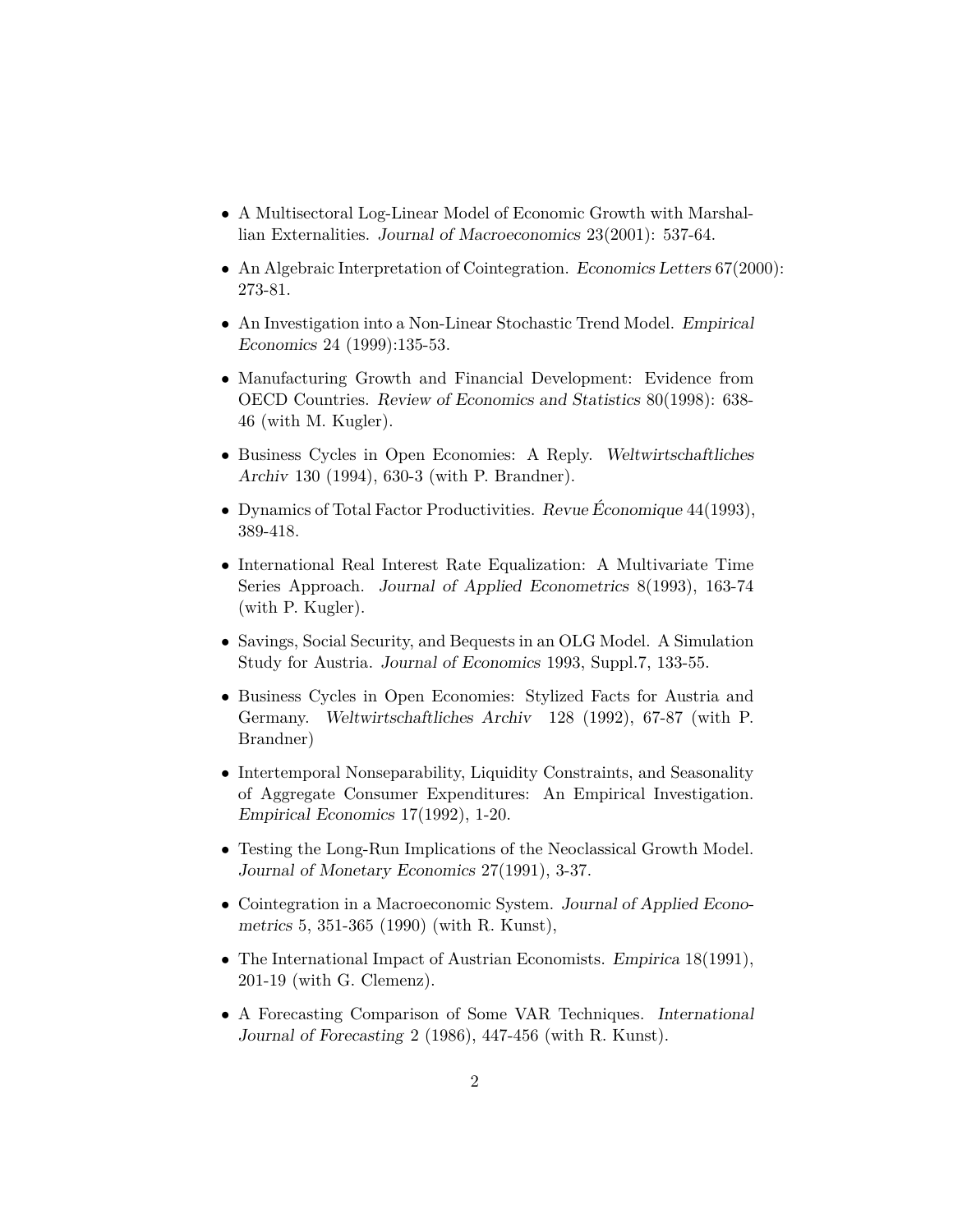- Forecasting with Vector Autoregressive Models: An Empirical Investigation for Austria. Empirica 2/86, 187-201 (with R. Kunst),
- Time Series Representations of the Austrian Labor Market. Weltwirtschatliches Archiv 122(1986), 292-312.
- Multiple Partial Adjustment of Portfolios under Rational Expectations. Economics Letters 19(1985).
- Portfolio Selection by Austrian Insurance Companies. Empirica 1/1985.
- The Emergence of Counter-Cyclical U.S. Fertility: Comment. American Economic Review 74(1984), 201-202 (with W. Krämer).

#### **Books**

- Time Series Econometrics. Springer International Publishing Switzerland 2016
- Zeitreihenanalyse in den Wirtschaftwissenschaften. 3. Auflage, Vieweg + Teubner Verlag, Wiesbaden 2011.
- Die moderne aggregierte Theorie des Konsum- und Sparverhaltens. Eine empirische Studie für Österreich. Schriftenreihe des Österreichischen Forschungsinstituts für Sparkassenwesen, Sonderband: Wien 1988

# **Book Chapters**

- Prognose uni- und multivariater Zeitreihen (with M. Deistler). In Prognoserechung, ed. by P. Mertens, 225–256. Heidelberg: Physica-Verlag, 2012.
- Public Capital Stock and Private Sector Productivity in the Long Run. In Economic Growth in the World Economy, ed. by H. Siebert, 169–88. Tübingen: J.C.B. Mohr (Paul Siebeck), 1993.
- Fiscal Policy and Private Household Savings: Two Informative Experiments (with A. Jäger). In Geld, Banken, und Versicherungen, ed. by R. W. Heilmann et al, 351-66. Verlag für Versicherungswirtschaft: Karlsruhe, 1988.